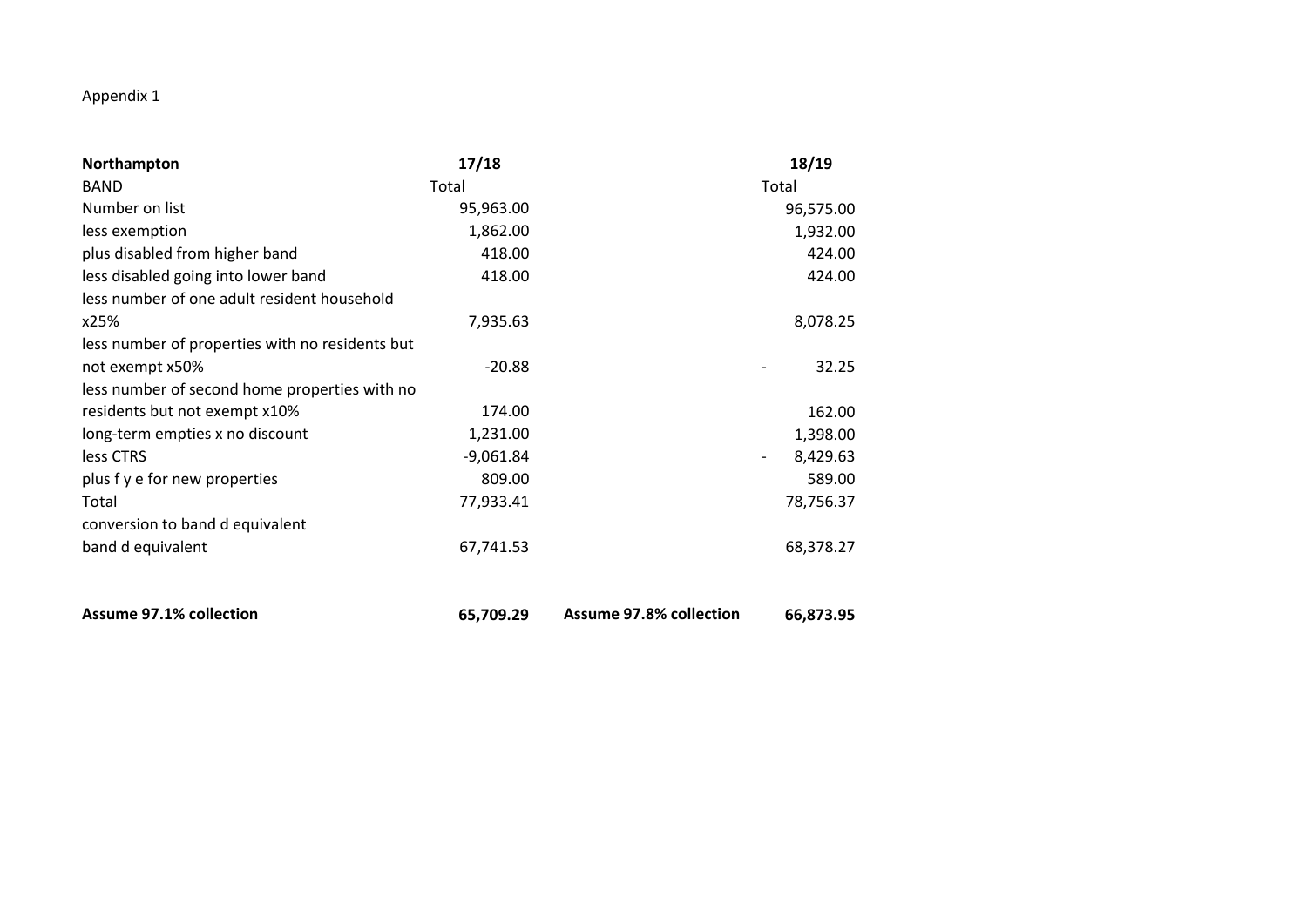| <b>Duston</b>                                   | 17/18     |                                | 18/19    |
|-------------------------------------------------|-----------|--------------------------------|----------|
| <b>BAND</b>                                     | Total     |                                | Total    |
| Number on list                                  | 7289.00   |                                | 7,292.00 |
| less exemption                                  | 69.00     |                                | 73.00    |
| plus disabled from higher band                  | 41.00     |                                | 39.00    |
| less disabled going into lower band             | 41.00     |                                | 39.00    |
| less number of one adult resident household     |           |                                |          |
| x25%                                            | 551.75    |                                | 562.25   |
| less number of properties with no residents but |           |                                |          |
| not exempt x50%                                 | 1.50      |                                | 0.50     |
| less number of second home properties with no   |           |                                |          |
| residents but not exempt x10%                   | 4.00      |                                | 4.00     |
| long-term empties x no discount                 | 76.00     |                                | 70.00    |
| less CTRS                                       | $-413.87$ |                                | 393.70   |
| plus f y e for new properties                   | 3.50      |                                |          |
| Total                                           | 6256.38   |                                | 6,263.55 |
| conversion to band d equivalent                 |           |                                |          |
| band d equivalent                               | 5641.06   |                                | 5,646.05 |
| <b>Assume 97.1% collection</b>                  | 5,471.83  | <b>Assume 97.8% collection</b> | 5,521.83 |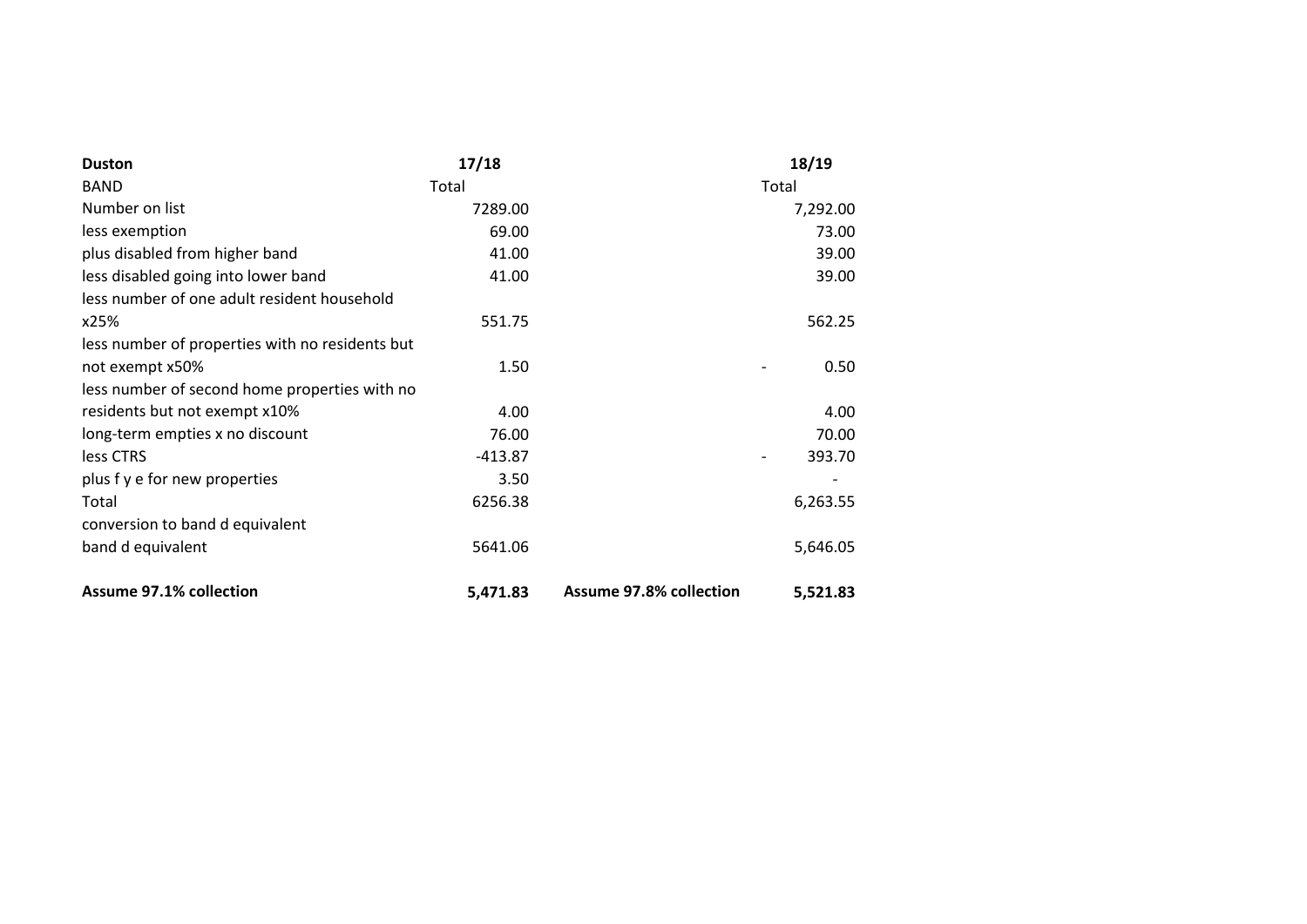| Collingtree                                     | 17/18    |                                | 18/19  |
|-------------------------------------------------|----------|--------------------------------|--------|
| <b>BAND</b>                                     | Total    |                                | Total  |
| Number on list                                  | 431.00   |                                | 434.00 |
| less exemption                                  | 3.00     |                                | 3.00   |
| plus disabled from higher band                  | 5.00     |                                | 7.00   |
| less disabled going into lower band             | 5.00     |                                | 7.00   |
| less number of one adult resident household     |          |                                |        |
| x25%                                            | 20.88    |                                | 21.00  |
| less number of properties with no residents but |          |                                |        |
| not exempt x50%                                 | $-2.50$  |                                | 4.00   |
| less number of second home properties with no   |          |                                |        |
| residents but not exempt x10%                   | 1.00     |                                | 1.00   |
| long-term empties x no discount                 | 10.00    |                                | 4.00   |
| less CTRS                                       | $-11.02$ |                                | 10.69  |
| plus f y e for new properties                   | 0.00     |                                |        |
| Total                                           | 398.60   |                                | 403.31 |
| conversion to band d equivalent                 |          |                                |        |
| band d equivalent                               | 529.64   |                                | 534.53 |
| <b>Assume 97.1% collection</b>                  | 513.75   | <b>Assume 97.8% collection</b> | 522.77 |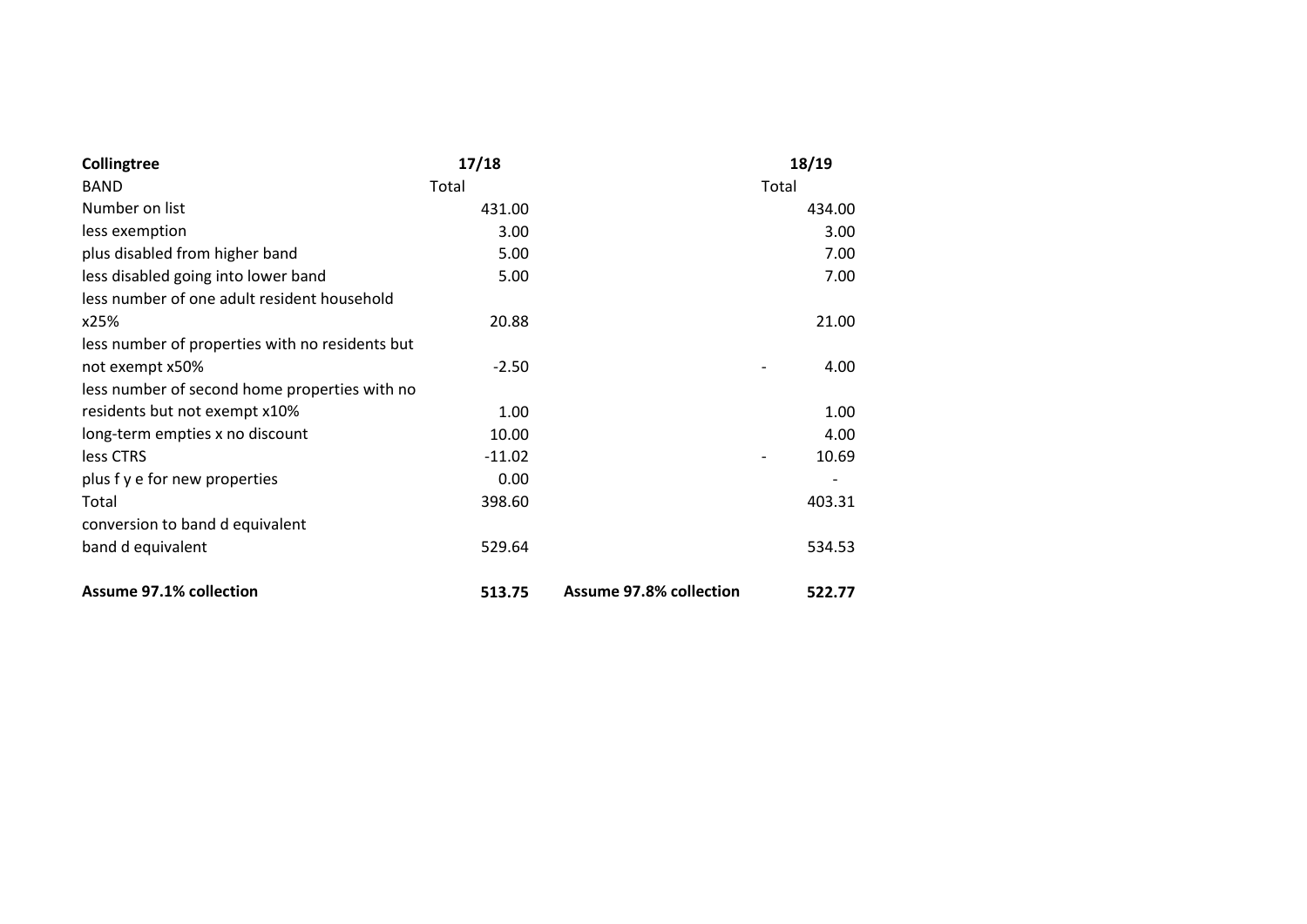| <b>Billing</b>                                  | 17/18     |                                | 18/19    |
|-------------------------------------------------|-----------|--------------------------------|----------|
| <b>BAND</b>                                     | Total     |                                | Total    |
| Number on list                                  | 3,823.00  |                                | 3,866.00 |
| less exemption                                  | 27.00     |                                | 29.00    |
| plus disabled from higher band                  | 29.00     |                                | 29.00    |
| less disabled going into lower band             | 29.00     |                                | 29.00    |
| less number of one adult resident household     |           |                                |          |
| x25%                                            | 296.75    |                                | 303.75   |
| less number of properties with no residents but |           |                                |          |
| not exempt x50%                                 | 2.50      |                                | 3.00     |
| less number of second home properties with no   |           |                                |          |
| residents but not exempt x10%                   | 2.00      |                                | 2.00     |
| long-term empties x no discount                 | 34.00     |                                | 31.00    |
| less CTRS                                       | $-455.49$ |                                | 431.29   |
| plus f y e for new properties                   | 25.00     |                                | 41.50    |
| Total                                           | 3,066.26  |                                | 3,140.46 |
| conversion to band d equivalent                 |           |                                |          |
| band d equivalent                               | 2,761.42  |                                | 2,823.35 |
| <b>Assume 97.1% collection</b>                  | 2,678.57  | <b>Assume 97.8% collection</b> | 2,761.23 |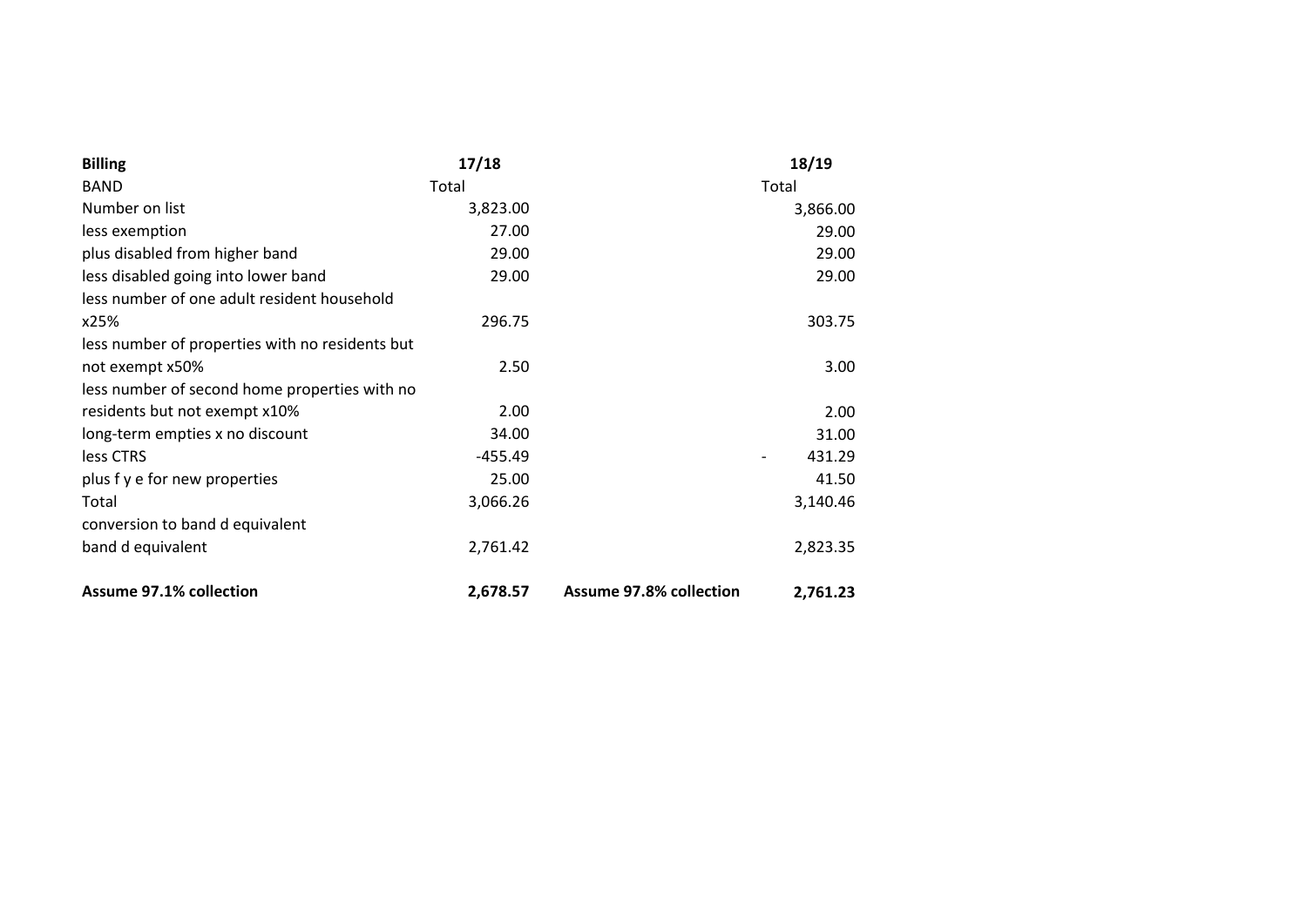| <b>Great Houghton</b>                           | 17/18   |                                | 18/19                             |
|-------------------------------------------------|---------|--------------------------------|-----------------------------------|
| <b>BAND</b>                                     | Total   |                                | Total                             |
| Number on list                                  | 285.00  |                                | 284.00                            |
| less exemption                                  | 2.00    |                                |                                   |
| plus disabled from higher band                  | 1.00    |                                | 1.00                              |
| less disabled going into lower band             | 1.00    |                                | 1.00                              |
| less number of one adult resident household     |         |                                |                                   |
| x25%                                            | 16.00   |                                | 17.25                             |
| less number of properties with no residents but |         |                                |                                   |
| not exempt x50%                                 | $-0.50$ |                                | 0.50                              |
| less number of second home properties with no   |         |                                |                                   |
| residents but not exempt x10%                   | 1.00    |                                |                                   |
| long-term empties x no discount                 | 3.00    |                                | 3.00                              |
| less CTRS                                       | $-9.99$ |                                | 10.69<br>$\overline{\phantom{0}}$ |
| plus f y e for new properties                   | 0.00    |                                |                                   |
| Total                                           | 257.51  |                                | 256.56                            |
| conversion to band d equivalent                 |         |                                |                                   |
| band d equivalent                               | 297.12  |                                | 296.83                            |
| <b>Assume 97.1% collection</b>                  | 288.21  | <b>Assume 97.8% collection</b> | 290.30                            |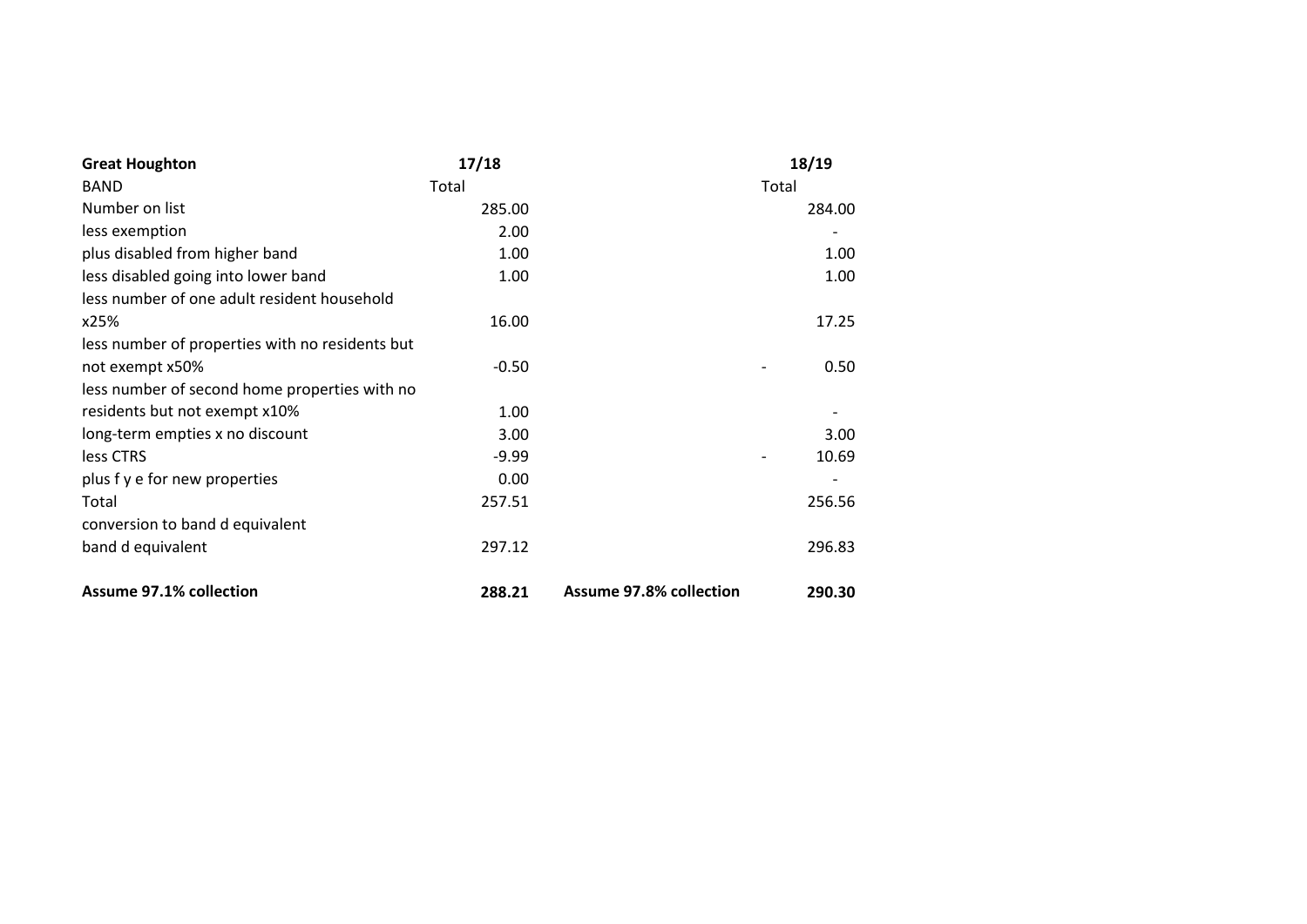| Hardingstone                                    | 17/18    |                                | 18/19    |
|-------------------------------------------------|----------|--------------------------------|----------|
| <b>BAND</b>                                     | Total    |                                | Total    |
| Number on list                                  | 1,000.00 |                                | 1,001.00 |
| less exemption                                  | 7.00     |                                | 6.00     |
| plus disabled from higher band                  | 11.00    |                                | 11.00    |
| less disabled going into lower band             | 11.00    |                                | 11.00    |
| less number of one adult resident household     |          |                                |          |
| x25%                                            | 74.75    |                                | 77.00    |
| less number of properties with no residents but |          |                                |          |
| not exempt x50%                                 | 0.00     |                                |          |
| less number of second home properties with no   |          |                                |          |
| residents but not exempt x10%                   | 5.00     |                                | 3.00     |
| long-term empties x no discount                 | 10.00    |                                | 7.00     |
| less CTRS                                       | $-67.22$ |                                | 61.34    |
| plus f y e for new properties                   | 1.00     |                                |          |
| Total                                           | 852.03   |                                | 856.66   |
| conversion to band d equivalent                 |          |                                |          |
| band d equivalent                               | 820.04   |                                | 823.10   |
| <b>Assume 97.1% collection</b>                  | 795.44   | <b>Assume 97.8% collection</b> | 804.99   |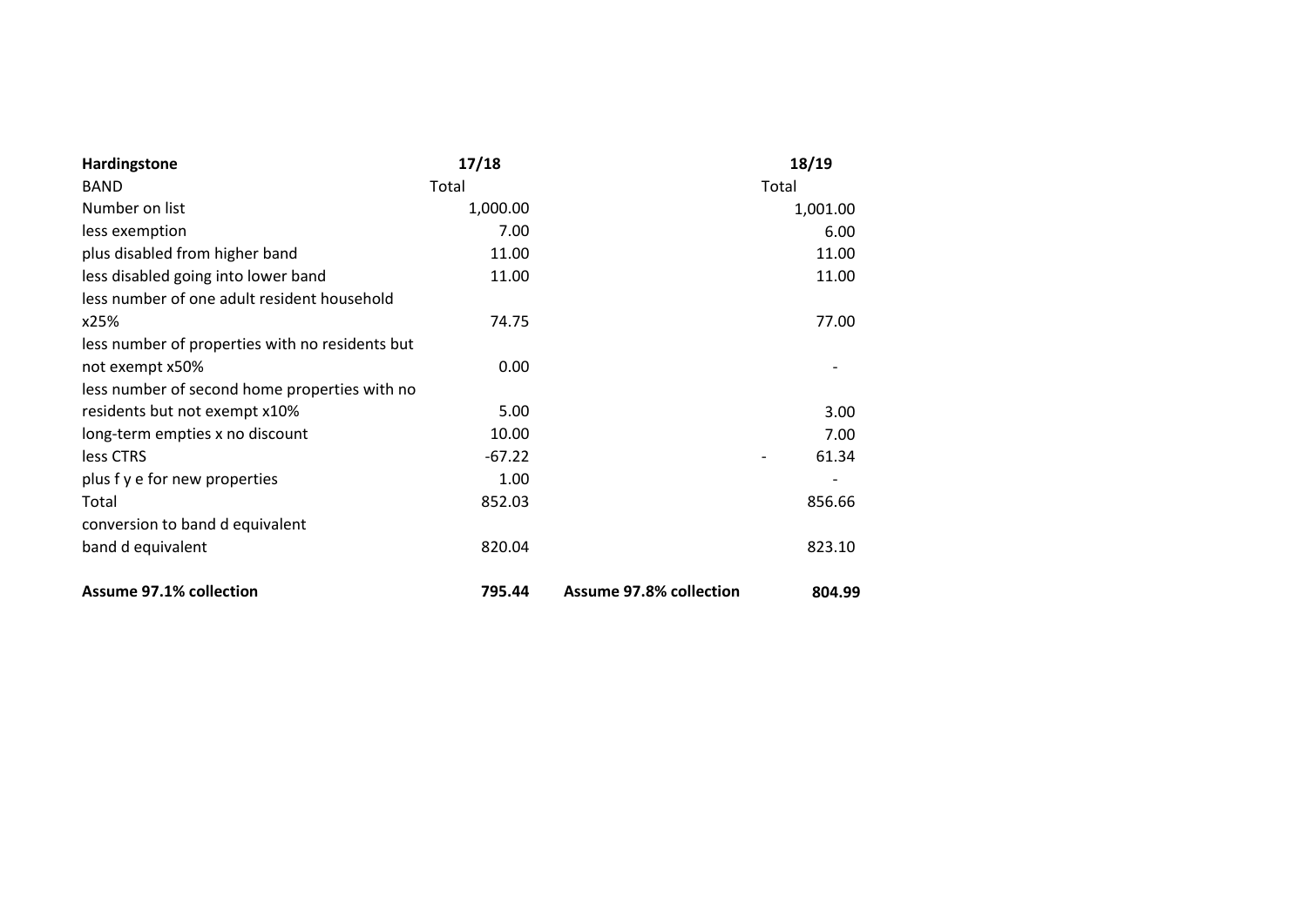| Upton                                           | 17/18     |                                | 18/19    |
|-------------------------------------------------|-----------|--------------------------------|----------|
| <b>BAND</b>                                     | Total     |                                | Total    |
| Number on list                                  | 3,154.00  |                                | 3,355.00 |
| less exemption                                  | 41.00     |                                | 54.00    |
| plus disabled from higher band                  | 17.00     |                                | 17.00    |
| less disabled going into lower band             | 17.00     |                                | 17.00    |
| less number of one adult resident household     |           |                                |          |
| x25%                                            | 267.00    |                                | 283.00   |
| less number of properties with no residents but |           |                                |          |
| not exempt x50%                                 | 1.50      |                                |          |
| less number of second home properties with no   |           |                                |          |
| residents but not exempt x10%                   | 10.00     |                                | 12.00    |
| long-term empties x no discount                 | 39.00     |                                | 54.00    |
| less CTRS                                       | $-258.73$ |                                | 254.80   |
| plus f y e for new properties                   | 484.50    |                                | 307.50   |
| Total                                           | 3,070.27  |                                | 3,070.70 |
| conversion to band d equivalent                 |           |                                |          |
| band d equivalent                               | 3,085.71  |                                | 3,083.56 |
| <b>Assume 97.1% collection</b>                  | 2,993.14  | <b>Assume 97.8% collection</b> | 3,015.72 |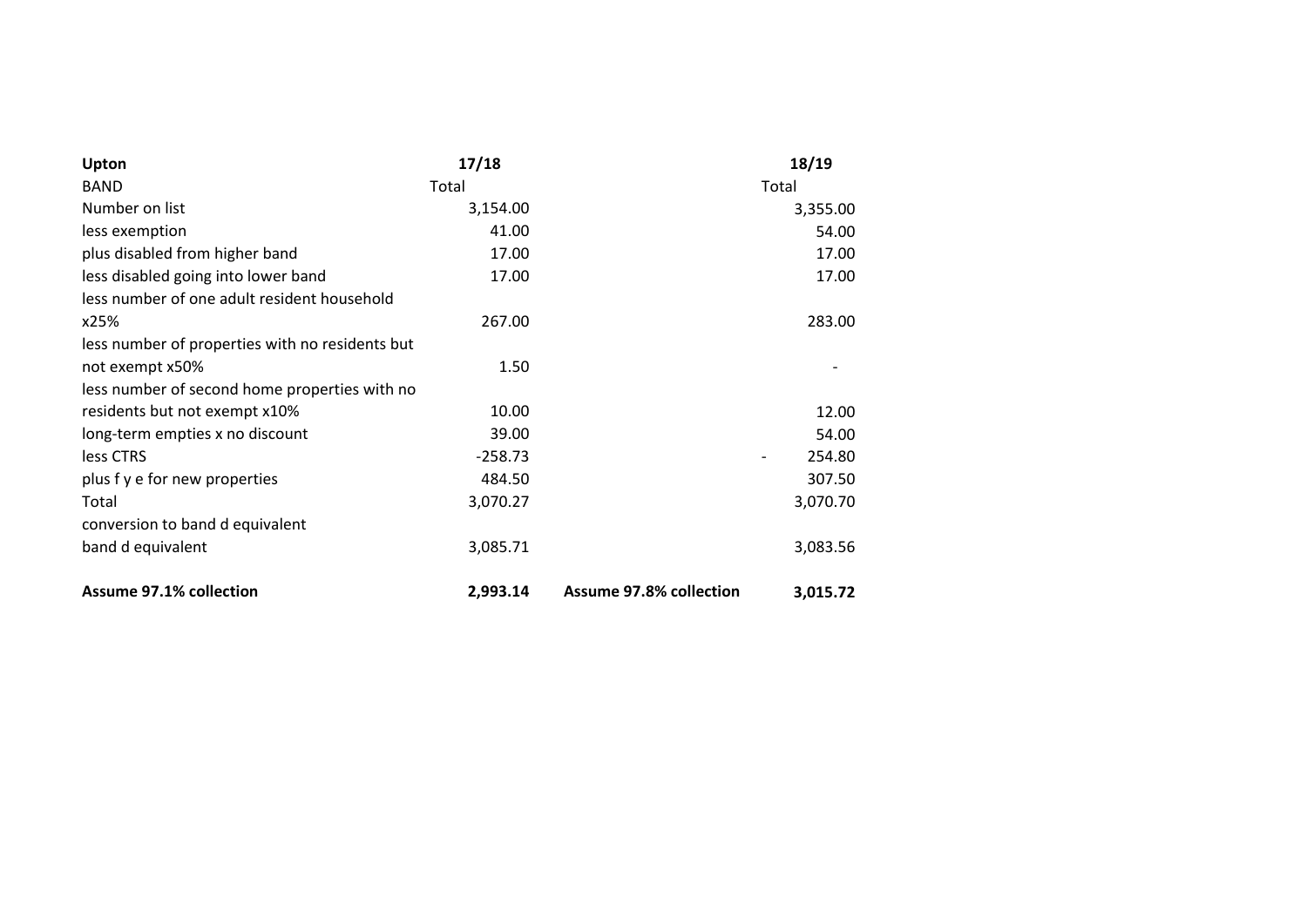| <b>Hunsbury Meadow</b>                          | 17/18    |                                | 18/19  |
|-------------------------------------------------|----------|--------------------------------|--------|
| <b>BAND</b>                                     | Total    |                                | Total  |
| Number on list                                  | 498.00   |                                | 498.00 |
| less exemption                                  | 5.00     |                                | 3.00   |
| plus disabled from higher band                  | 2.00     |                                | 2.00   |
| less disabled going into lower band             | 2.00     |                                | 2.00   |
| less number of one adult resident household     |          |                                |        |
| x25%                                            | 30.25    |                                | 30.75  |
| less number of properties with no residents but |          |                                |        |
| not exempt x50%                                 | 0.00     |                                |        |
| less number of second home properties with no   |          |                                |        |
| residents but not exempt x10%                   | 0.00     |                                |        |
| long-term empties x no discount                 | 1.00     |                                | 2.00   |
| less CTRS                                       | $-15.65$ |                                | 16.92  |
| plus f y e for new properties                   | 0.00     |                                |        |
| Total                                           | 447.10   |                                | 447.33 |
| conversion to band d equivalent                 |          |                                |        |
| band d equivalent                               | 516.91   |                                | 516.82 |
| <b>Assume 97.1% collection</b>                  | 501.41   | <b>Assume 97.8% collection</b> | 505.45 |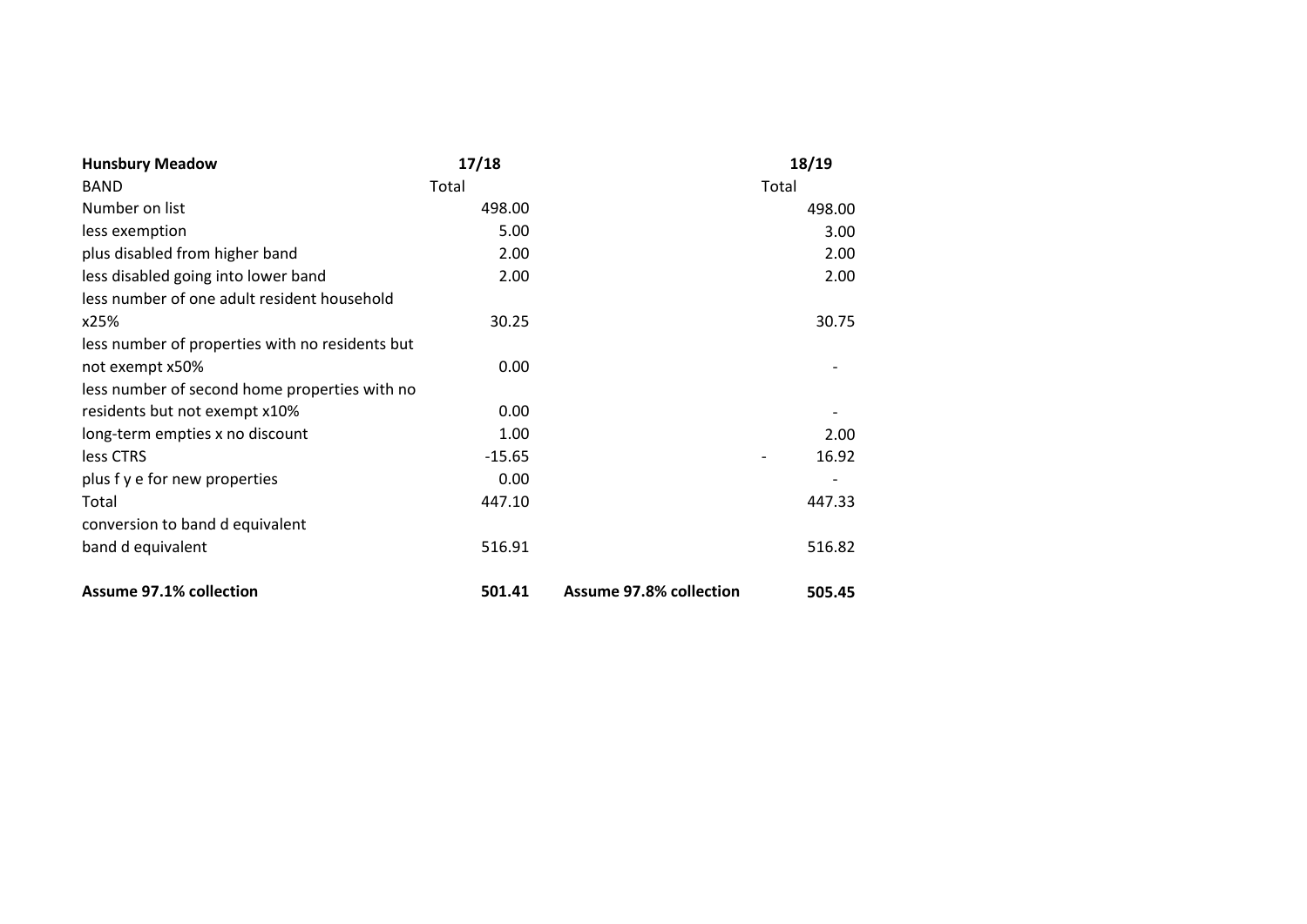| <b>West Hunsbury</b>                            | 17/18    |                                | 18/19    |
|-------------------------------------------------|----------|--------------------------------|----------|
| <b>BAND</b>                                     | Total    |                                | Total    |
| Number on list                                  | 1,868.00 |                                | 1,868.00 |
| less exemption                                  | 11.00    |                                | 14.00    |
| plus disabled from higher band                  | 16.00    |                                | 14.00    |
| less disabled going into lower band             | 16.00    |                                | 14.00    |
| less number of one adult resident household     |          |                                |          |
| x25%                                            | 117.13   |                                | 121.50   |
| less number of properties with no residents but |          |                                |          |
| not exempt x50%                                 | $-0.50$  |                                | 1.50     |
| less number of second home properties with no   |          |                                |          |
| residents but not exempt x10%                   | 2.00     |                                | 3.00     |
| long-term empties x no discount                 | 9.00     |                                | 9.00     |
| less CTRS                                       | $-88.66$ |                                | 97.92    |
| plus f y e for new properties                   | 0.00     |                                |          |
| Total                                           | 1,651.72 |                                | 1,636.08 |
| conversion to band d equivalent                 |          |                                |          |
| band d equivalent                               | 1,696.66 |                                | 1,687.50 |
| <b>Assume 97.1% collection</b>                  | 1,645.76 | <b>Assume 97.8% collection</b> | 1,650.38 |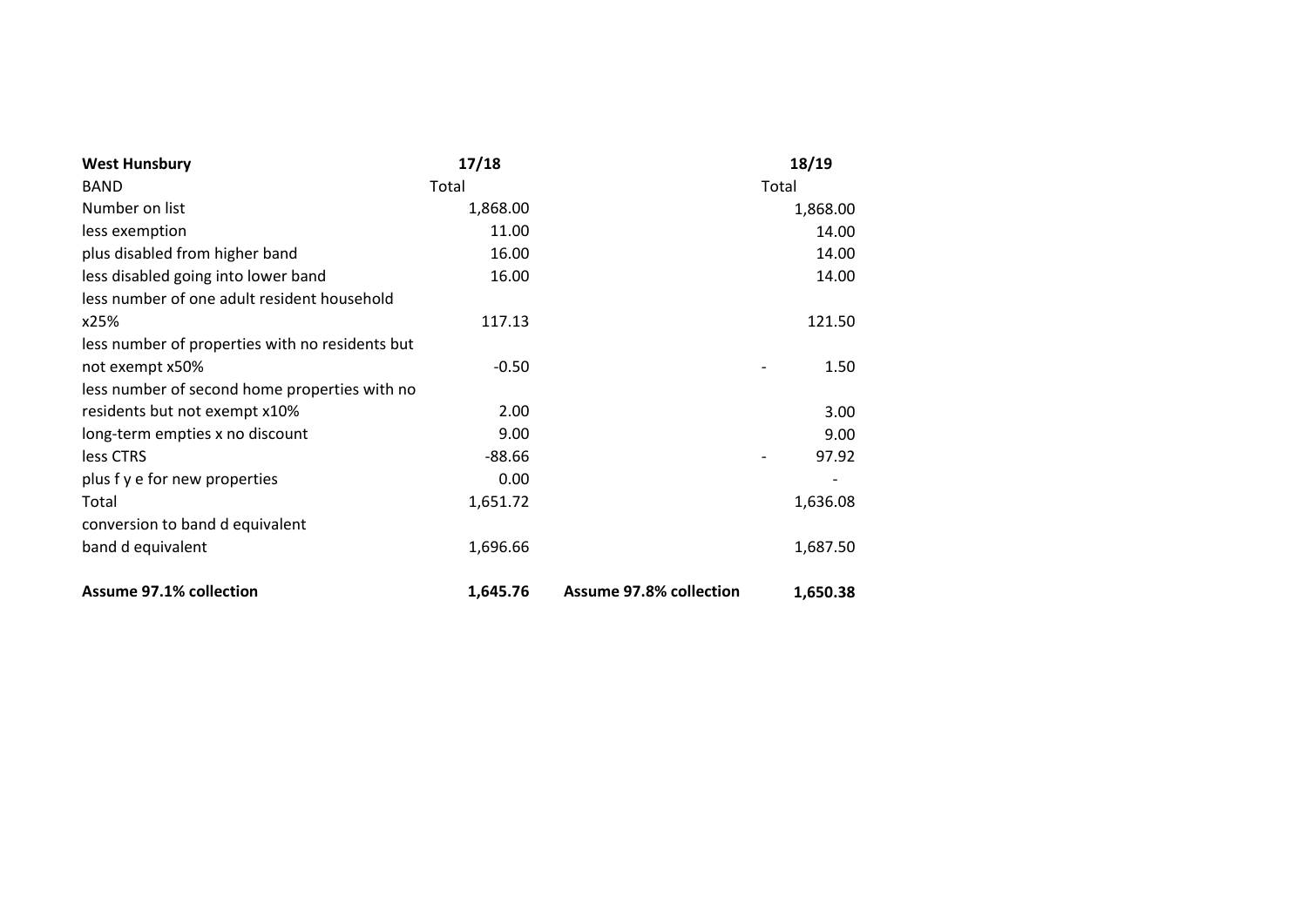| Wootton, Wootton Fields & Simpson Manor         | 17/18    |                                | 18/19    |
|-------------------------------------------------|----------|--------------------------------|----------|
| <b>BAND</b>                                     | Total    |                                | Total    |
| Number on list                                  | 3,012.00 |                                | 3,013.00 |
| less exemption                                  | 8.00     |                                | 20.00    |
| plus disabled from higher band                  | 16.00    |                                | 15.00    |
| less disabled going into lower band             | 16.00    |                                | 15.00    |
| less number of one adult resident household     |          |                                |          |
| x25%                                            | 170.75   |                                | 170.00   |
| less number of properties with no residents but |          |                                |          |
| not exempt x50%                                 | 1.00     |                                | 1.00     |
| less number of second home properties with no   |          |                                |          |
| residents but not exempt x10%                   | 4.00     |                                | 4.00     |
| long-term empties x no discount                 | 21.00    |                                | 29.00    |
| less CTRS                                       | $-97.48$ |                                | 88.13    |
| plus f y e for new properties                   | 5.50     |                                |          |
| Total                                           | 2,740.27 |                                | 2,733.87 |
| conversion to band d equivalent                 |          |                                |          |
| band d equivalent                               | 3,031.67 |                                | 3,024.78 |
| <b>Assume 97.1% collection</b>                  | 2,940.72 | <b>Assume 97.8% collection</b> | 2,958.24 |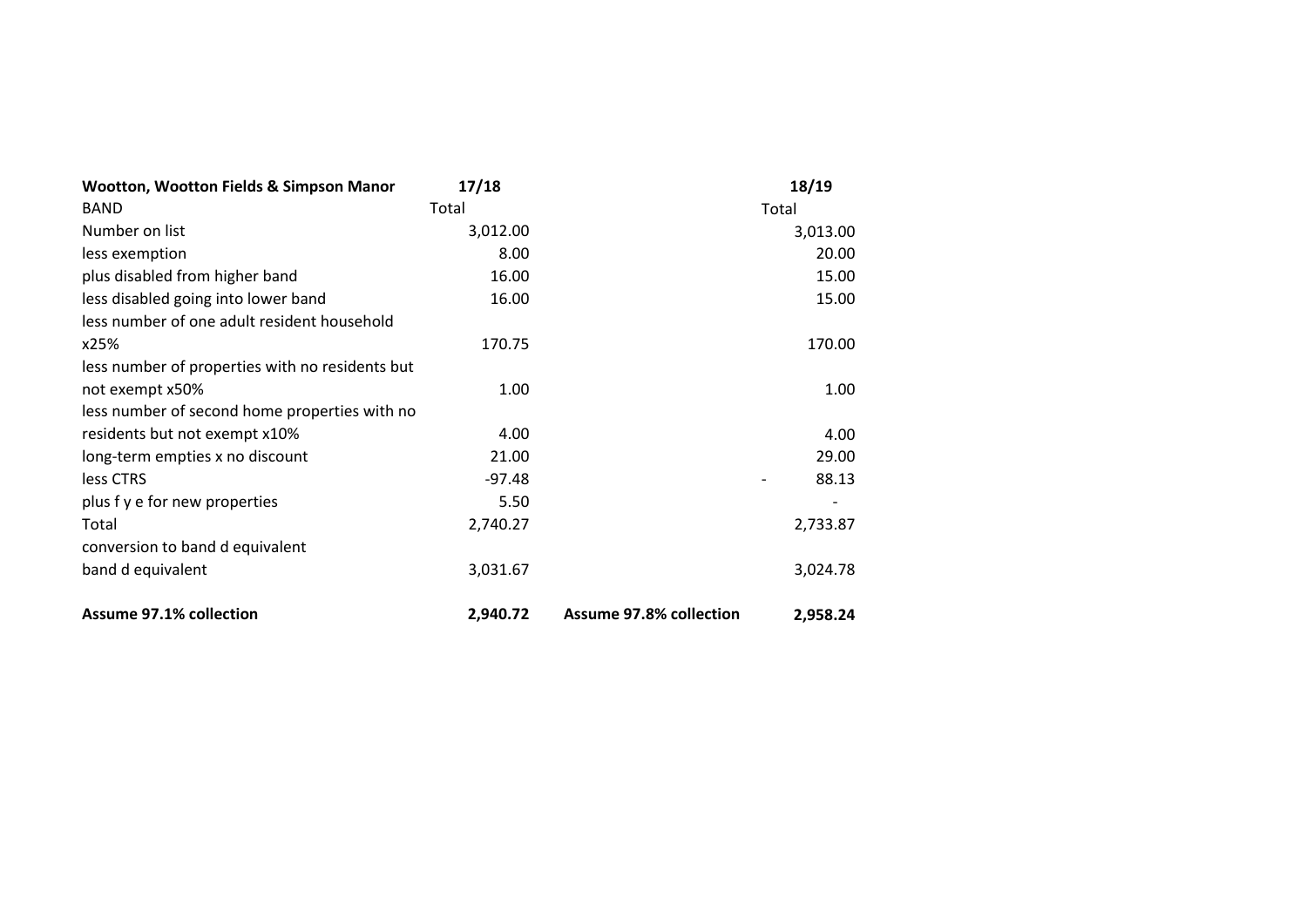| <b>East Husbury</b>                             | 17/18     |                                | 18/19    |
|-------------------------------------------------|-----------|--------------------------------|----------|
| <b>BAND</b>                                     | Total     |                                | Total    |
| Number on list                                  | 4,134.00  |                                | 4,135.00 |
| less exemption                                  | 31.00     |                                | 29.00    |
| plus disabled from higher band                  | 16.00     |                                | 18.00    |
| less disabled going into lower band             | 16.00     |                                | 18.00    |
| less number of one adult resident household     |           |                                |          |
| x25%                                            | 295.75    |                                | 293.00   |
| less number of properties with no residents but |           |                                |          |
| not exempt x50%                                 | 0.75      |                                | 0.38     |
| less number of second home properties with no   |           |                                |          |
| residents but not exempt x10%                   | 3.00      |                                | 4.00     |
| long-term empties x no discount                 | 48.00     |                                | 72.00    |
| less CTRS                                       | $-163.06$ |                                | 138.08   |
| plus f y e for new properties                   | 0.00      |                                |          |
| Total                                           | 3,643.44  |                                | 3,674.55 |
| conversion to band d equivalent                 |           |                                |          |
| band d equivalent                               | 3,514.41  |                                | 3,540.64 |
| <b>Assume 97.1% collection</b>                  | 3,408.98  | <b>Assume 97.8% collection</b> | 3,462.75 |